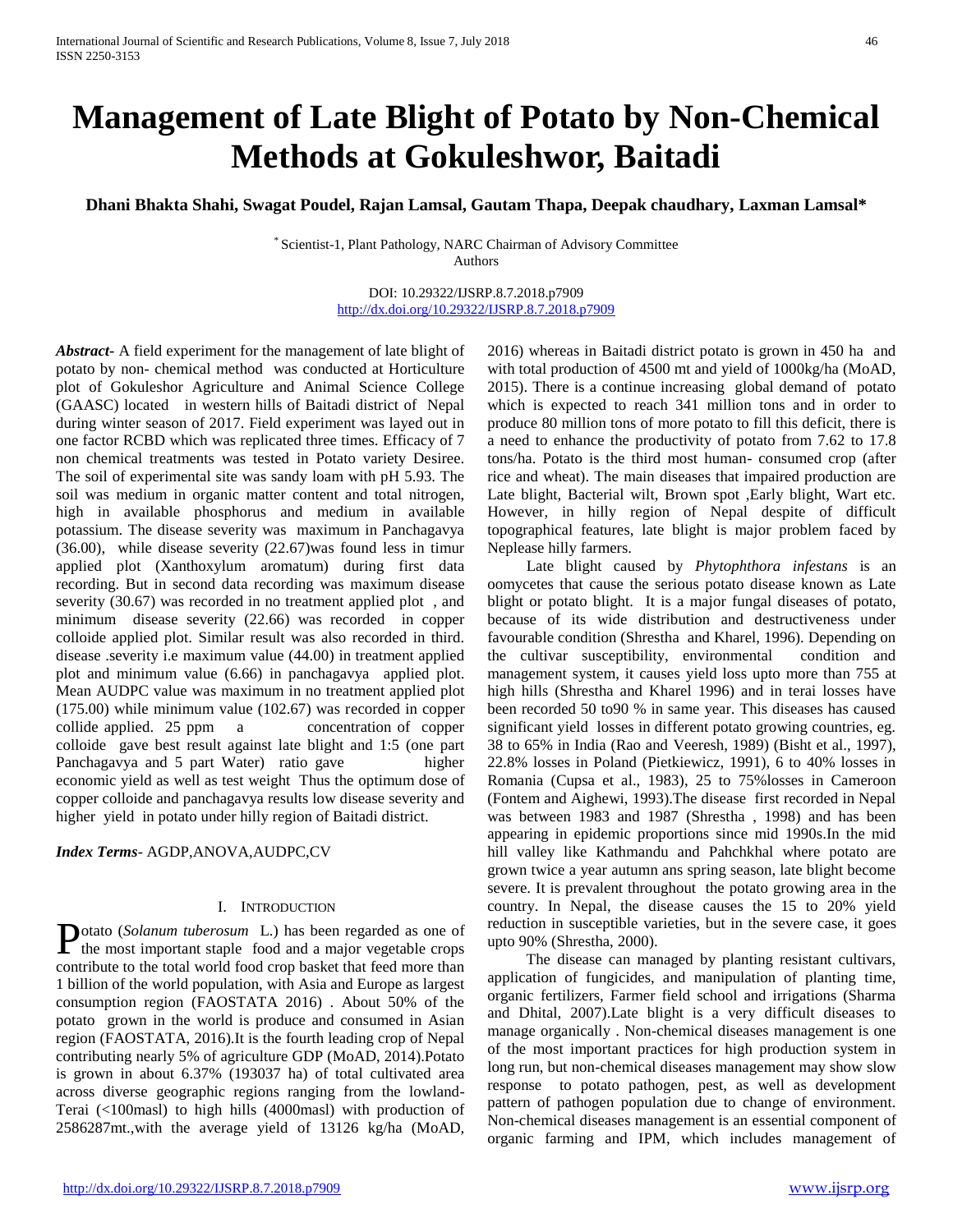diseases without the use of pesticides and other artificial chemicals and with use of relating to or derived from living matter. Panchagavya, an organic product has the potential to play the role of promoting growth and providing immunity in plant system. Panchagavya consists of nine products viz, cow dung, cow urine, milk, curd, jiggery, ghee, banana, tender coconut and water, when suitably mixed and use these have miraculous effects. Neem (*Azadirachta indica)* leaf extract accts as a potential source for the management of severe diseases in addition to its positive effect on growth parameter (Chaturbedi et al., 2003). Asuro (*Adhatoda vasica)* leaf extract containing vasicine acetate and other chemical showed moderate anti pathogenic activity(R.Wise, 2008). Timur (*Zanthoxylum alatum)*  fresh leaf containing essential oil and linalool, 2-decanone, sabinene exhibited potent antifungal activity (J.K and Hollomon, 1998). Sisnu (*Urtica dioica)* leaf extract containing several chemicals viz, acetylcholine, histamine, moroidin, formic acid etc shows anti pathogenic activity(Micheal.I and Greenberg, 2003). Copper colloide which is toxic to fungi and bacteria because of their ability to destroy protein in plant tissue (NASA). Bakino ( *Melia azedarch)* leaf extract containing tetranortriterpenoids constitute an important toxic principle to pathogen(Baza Mendonca and dos Anjos, 2005). These seven product are essential to increase yield and management of late blight of potato, but severity of late blight increasing with low and excess use of these product. Among several factors of management of late blight these seven non-chemical product plays a key role. So, optimum use of these non-chemical product should be applied in appropriate time with good agriculture practices.

 Hilly region of Baitadi district is quite backward in use of new technology. Many people use traditional methods in agriculture. A major fungal diseases late blight of potato emerge due to many reasons such as susceptible varieties, faulty agricultural practices and biotechnological methods and lack of use of fungicides. Mostly problem exist in these area is due to lack of fungicides, resistant varieties and occurrence of drought condition. People here are unknown about the proper information about new advanced technology, many are unknown about importance and use of non- chemical methods to control late blight of potato. People still give emphasis on local varieties which are susceptible to late blight.

 Use of resistant varieties, organic fungicides and improved agricultural practices and biotechnological methods can reduce the effect of late blight which lead to more productivity. However, the use of resistant varieties and organic fungicides is most economical and environmental friendly method for the management of late blight but the resistance and

organic fungicide is subject to breakdown due to appearance of new/more virulent race of the pathogen.

 The productivity of potato in Baitadi district is 10000 kg/ha which is low as compared to national productivity 13125kg/ha (MoAD, 2016). Since food security and health is an important role of agricultural research in Gokuleshwor at present. People with large area also have to starve from potato, they have to depend on other cereal and vegetable such as rice, wheat, cabbage and leafy vegetables for sustenance, while people of poor economic background have to completely dependent on import market. Many people left to plant potato due to lack of planting materials, other inputs and low productivity. Late blight is major problem roaming in Baitadi district for low production. So, through this research, how non-chemical method can be capable to reduce late blight and at what proportion can imparted to local people. As a use of different proportion of non-chemical products can easily boost potato yield. If applied correctly allows better plant compensation and tolerance to injury. Panchagavya, Neem, Bakino, Sisnu, Asuro, Timur, copper collide also can help in fast germination, growth, diseases resistance and allows faster recovery of injury or stress plants. It favors vegetative growth and increases the size and weight of the tuber. While it also renders resistance to late blight of potato also. So people can understand the importance of non-chemical products and its impact on low and high proportions. By optimum use of nonchemical products in required time people can enhance the productivity of potato.

### II. MATERIALS AND METHODS

 It covers the description about the site, layout and design of the experiment along with the description of the test crop, land preparation, sowing, cultural practices, preparation of nonchemical pesticides, application, sampling, data recording, harvesting and methods of statistical analysis. The experiment was conducted at the pathology farm of Gokuleshwor Agriculture and Animal Science College (GAASC), Baitadi to study the management of late blight of potato by non-chemical methods in Desiree

### **3.1 Description of the field experiments**

#### **3.1.1 Experimental site**

 The experiment was carried out at the Gokuleshwor Agriculture and Animal Science college (GAASC), College field , Gokuleshwor , Baitadi. The elevation of the site i.e Gokuleshwor is at 700 masl with 24˚75'N Latitude and 90˚50'E longitude.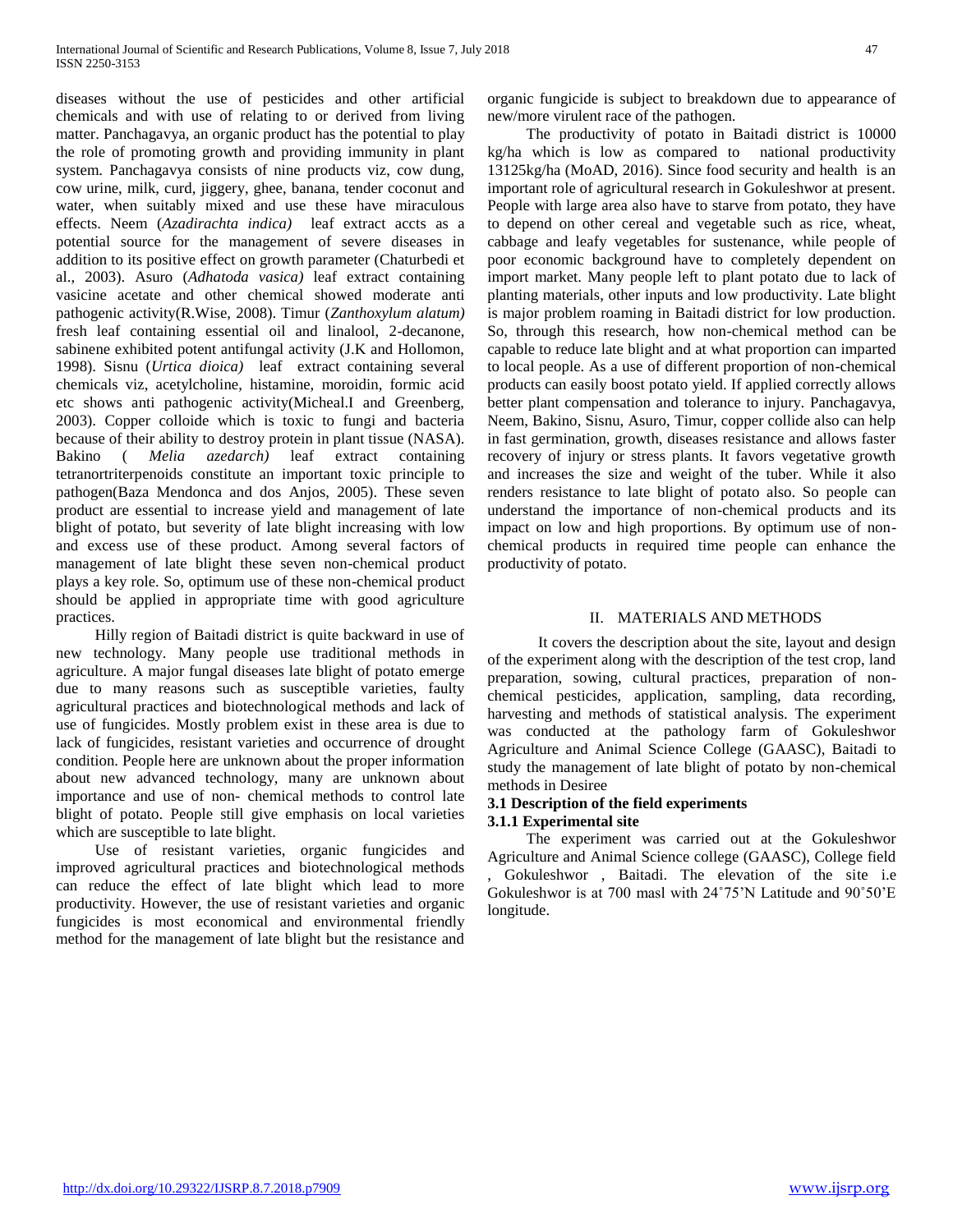

**Figure 2. Map showing research station (Gokuleshwor) of the Baitadi district**

|  | Table 1. Physiochemical properties of the soil of the |  |  |
|--|-------------------------------------------------------|--|--|
|  | experimental site of GAASC, Baitadi.                  |  |  |

| Properties                   | Average content |       |  |  |
|------------------------------|-----------------|-------|--|--|
| Scale                        |                 |       |  |  |
| Physical properties          |                 |       |  |  |
| $Sand(\% )$                  | 30              |       |  |  |
| $Slit(\%)$                   | 40              |       |  |  |
| Clay $(\%)$                  | 20              |       |  |  |
| Chemical properties          |                 |       |  |  |
| Soil pH                      |                 | 5.93  |  |  |
| Slightly acidic              |                 |       |  |  |
| Soil organic matters (%)     |                 | 3.2   |  |  |
| Medium                       |                 |       |  |  |
| Total nitrogen(%)            |                 | 0.17  |  |  |
| Medium                       |                 |       |  |  |
| Available phosphorus (Kg/ha) |                 | 74.23 |  |  |
| Medium                       |                 |       |  |  |
| Available potassium (Kg/ha)  |                 | 79.2  |  |  |
| High                         |                 |       |  |  |
| Texture / Rating             | Slit loam       |       |  |  |

#### **3.1.2 Climatic condition during experimentation**

The experimental site lies in the subtropical humid climate belt of Nepal. The area has sub-humid types of weather condition with cool winter, hot summer and distinct rainy season with annual rainfall of about 1919.5mm. It is characterized by three distinct seasons : rainy season ( June to October), cool winter ( November to February) and hot spring (March to May). The metrological data from cropping season was recorded from Mukteshwar kumaon weather station and presented Figure 3.

 The total rainfall of 170mm was received during the entire period of experimentation. The highest rainfall was recorded during Falgun (50 mm) and lowest during Poush (20 mm) .

 The minimum temperature during the experimental period ranged from 1.1˚c to 16.66˚c with average of 8.4˚c. The maximum temperature during the experimental period ranged from 11.6˚c to 21.5˚c.

#### **3.1.3 Experimental details 3.1.3.1 Field layout**

The experiment was laid out in single factor randomized complete block design with 3 replications having 8 treatments . The variety Desiree medium duration (80-90 days), generally late blight susceptible ,drought resistance and high yielding was selected. The size of individual plot was 4.8m\*4m (19.2 sq.m). There was a bund of 0.5m between two experimental plot. The crop geometry of potato was maintained at 60\*40cm ( Row-Row and Plant-Plant spacing) with one-two potato tuber per hill with 8 rows and 10 plants per row. The all row are treated as net plot rows for harvesting and diseases scoring observations.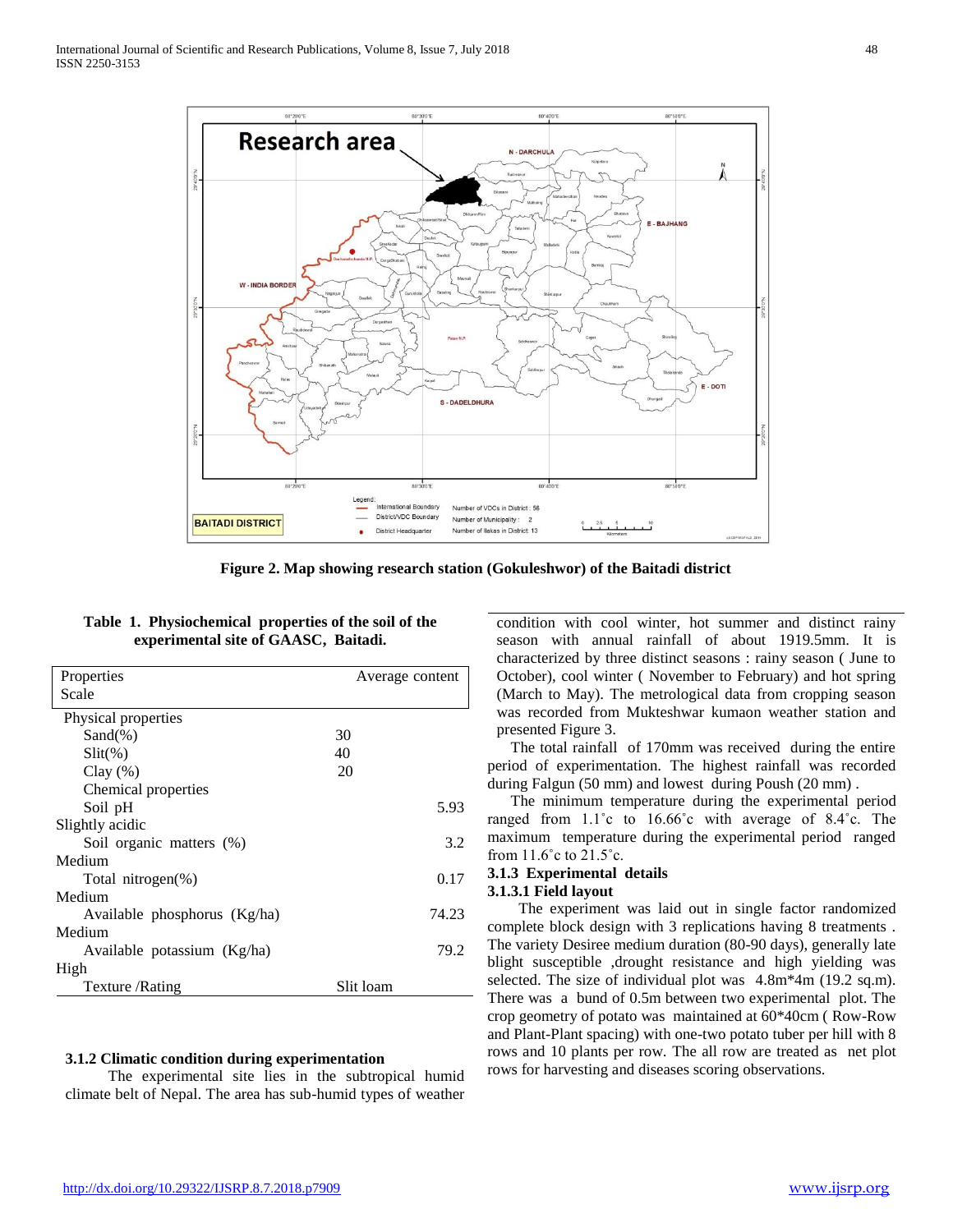

**Figure-4. Layout of the experimental field at Gokulkeshwor, Baitadi , Nepal.**

#### **3.1.3.2 Treatment details**

**The details of the treatments are given as follows:** 

|                | The details of the treatments are |
|----------------|-----------------------------------|
| S.N            | Treatments                        |
| T1             | Panchagavya                       |
| T <sub>2</sub> | Sisnu                             |
| T3             | Neem                              |
| T4             | Timore                            |
| <b>T5</b>      | Bakino                            |
| T6             | Copper colloid                    |
| ᠇᠇             | $\Lambda$ ------                  |

T7 Asuro T8 Control

#### **3.1.3.3 Design of the experiment**

The layout of the research plot was as follows: Each plot= 19.2sq.m

Distance between each plot =0.5m

Net plot area=19.2\*3=57.6sq.m

#### **3.1.4 Cultivation practices**

 Date wise detail of various cultural practices recorded for potato tuber sowing to the harvesting is presented here under.

#### **3.1.4.1 land preparation**

The experimental plots were prepared after manual digging 2-3 times and weeds were removed. Ridge and furrow were constructed.

# **3.1.4.2 Selection of tuber**

Tuber of Desiree variety of potato were selected which were medium in shape, diseases free, well budded, and injury free.

### **3.1.4.3 Sowing of tuber**

Three plot of 4m\*4.8m were prepared for raising of potato plant. Potato tuber were sown on  $4<sup>th</sup>$  puosh, 2073 with the seed rate of 90kg/ha by ridge and furrow method. Sprouted tuber of approximately similar physiological were planted at 5-6cm depth in ridge and furrow.

# **3.1.4.4 Preparation of non -chemical pesticides**

 We prepared 7 types of non- chemical pesticides which includes ; Panchagavya, sisnu, bakino, neem, asuro, copper collide, timore. Procedure for preparation of these nonchemical pesticide were as follows-

# **3.1.4.4.1 Panchagavya preparation and application**

 It uses only organic product and can be made at home. In cities through, the ingredients may prove a little difficult to find. The five or Pancha ingredients of Panchagavya are cow urine, fresh cow dung, cow milk, cow curd and cow ghee. To eliminate foul order and improve upon the initial five ingridents, others products were added. The product with their quantities and substitutes were-

Cow milk-2 liters

Cow curd-2 liters

Cow urine- 3 liters

Cow ghee-0.5 kg

Fresh cow dung-5 kg

Sugarcane juice-3kg ( Substitute 500 gm of jaggery in 3 liters of water

Tender coconut water-3 liters

Banana ripe-12 numbers

Toddy or grape juice 2 liters ( Substitute 100 gm of yeast powder).

#### **Method of preparation**

 Panchagavya was prepared in a wide mouth container made of mud, concrete or plastic. The first step was to mix fresh cow dung and ghee in the container. We mixed it twice a day for three days. On the fourth day, we added the remaining ingredients to the container . We Starred the mixture twice a day for the next fifteen days. On the  $19<sup>th</sup>$  day, the Panchagavya mixture was ready for use.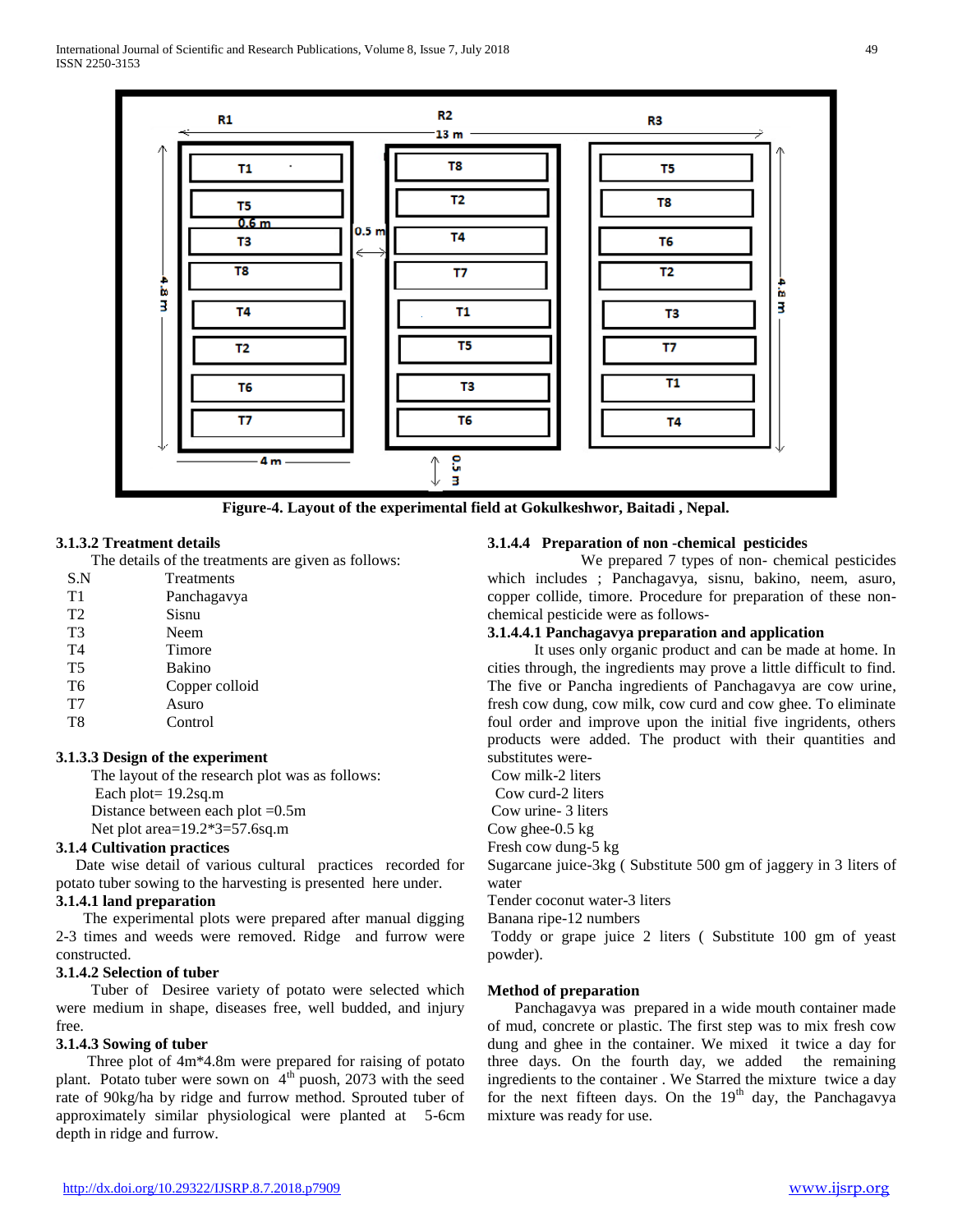### **Doses of Panchagavya**

For spraying; 16.66% of solution in water i.e 1 litre of Panchagavya was mixed to every 5 litre of water for one application.

### **3.1.4.4.2 Bakino** ( *Melia azedarch)*

 Diseases free, tender, green leaf were collected.3 kg laef were kept in the plastic bucket for fermentation along with 100 gm yeast powder, 1.5 litres coconut water, 12 number banana and 1 kg jiggery. Fermented leaf extract containing tetranortriterpenoids constitute an important toxic principle to pathogen. We Staired the mixture twice a day for the next 20 days. On the  $20<sup>th</sup>$  day, the bakino mixture was ready for use.

### **Doses of bakino**

 For spraying; 16.66% of solution in water i.e 1 litre of bakino was mixed to every 6 litre of water for one application. **3.1.4.4.3 Sisnu** (*Urtica dioica)*

 Diseases free, tender, green leaf were collected.3 kg laef were kept in the plastic bucket for fermentation along with 100 gm yeast powder, 1.5 litres coconut water, 12 number banana and 1 kg jiggery. Fermented leaf extract containing , acetylcholine, histamine, moroidin, formic acid constitute an important toxic principle to pathogen. We Staired the mixture twice a day for the next  $20$  days. On the  $20<sup>th</sup>$  day, the sisnu mixture was ready for use .

### **Doses of sisnu**

For spraying; 16.66% of solution in water i.e 1 litre of sisnu was mixed to every 5 litre of water for one application. **3.1.4.4.4 Neem** (*Azadirachta indica)* 

 Diseases free, tender, green leaf were collected.3 kg laef were kept in the plastic bucket for fermentation along with 100 gm yeast powder, 1.5 litres coconut water, 12 number banana and 1 kg jiggery. . Fermented leaf extract containing constitute azadirachtin, ninbolinin,nimbin, nimbidin, nimbidol, slannin and quercetin an important toxic principle to pathogen. We Staired the mixture twice a day for the next 20 days. On the  $20<sup>th</sup>$  day, the neem mixture was ready for use**.**

**Doses of neem**  For spraying; 3%of solution in water i.e 180ml of neem was mixed to every 6 litre of water for one application.

### **3.1.4.4.5 Asuro** (*Adhatoda vasica)*

Diseases free, tender, green leaf were collected.3 kg laef were kept in the plastic bucket for fermentation along with 100 gm yeast powder, 1.5 litres coconut water, 12 number banana and 1 kg jiggery. . Fermented leaf extract containing constitute vasicine acetate and other chemical an important toxic principle to pathogen. We Staired the mixture twice a day for the next 20 days. On the  $20<sup>th</sup>$  day, the asuro mixture was ready for use .

### **Doses of asuro**

For spraying; 16.66%of solution in water i.e 1 litre of asuro was mixed to every 5 litre of water for one application.

# **3.1.4.4.6 Timur** (*Zanthoxylum alatum)*

 Diseases free, tender, green leaf were collected.3 kg laef were kept in the plastic bucket for fermentation along with 100 gm yeast powder, 1.5 litres coconut water, 12 number banana and 1 kg jiggery. . Fermented leaf extract containing constitute essential oil and linalool, 2-decanone, sabinene an important toxic principle to pathogen. We Staired the mixture twice a day for the next 20 days. On the  $20<sup>th</sup>$  day, the timore mixture was ready for use .

#### **Doses of timore**

For spraying; 16.66%of solution in water i.e 1 litre of timore was mixed to every 5 litre of water for one application.

### **3.1.4.4.7 Copper colloide**

Copper ion was separated from the copper rod in distill water through the passing of current from battery of 1.5 volt ( 6 battery were used ). In 24 hours, 25ppm ion was separated ,producing slightly blue color in distill water.

# **Doses of copper collide**

For spraying 5 litre of solution which have 25 ppm copper ion concentration relevant for one time use.

### **3.1.4.4.8 Control factor**

Pure distill water was used for the maintaining the similar environment as other treatments and removed biasness .

# **3.1.4.5 Fertilizer application**

Plant nutrient in the form of N,P2O5,K2O @ of 11:7:5 kg/ropani respectively ( Krishi Diary), through urea, diammonium phosphate and muriate of potash were applied on the ridge demarcated just prior to planting. Farm yard manure @ 1.017 ton/ropani was also applied on plot before planting at the time of field preparation.

# **3.1.4.6 Weeding**

We performed two hand weeding and earthing up as necessary to remove the weed and provide support to potato plant. 1<sup>st</sup> weeding was done at 16 Magh 2073 and  $2<sup>nd</sup>$  weeding at 3 falgun 2073.

# **3.1.4.7 Irrigation**

Two flood irrigation at 30 and 40 days after plantin were given. For maintaining of moisture and creating suitable environment for diseases sprinkler irrigation was also provided. **3.1.4.8 Harvesting** 

 The tuber from the net plot area was harvested manually with the help of sickles. Harvested tuber were left in shaded area for a night.

### **3.1.5 Observation recorded in potato field**

**3.1.5.1. Diseases assessment**

### **3.1.5.1.1 Diseases scoring**

Diseases scoring was started when late blight was seen on magh 15 2073 in the field, and the data was recorded 3 times at interval of 7 days respectively by using 0-5 Scale by using Horsfall-Barratt scale formerly used at the international Potato center to estimate severity of potato late blight.

Disease scoring was assessed visually as foliage damage percent in all the observations.

 $0 = No$  disease

1 = Less than 10% leaves of the plants infected with small Lesions.

 $2 = 10-25\%$  of the plants infected with large lesions

 $3 = 26-50\%$  leaves of the plants infected with large lesions and slight infection on the stem (less than 10%)

 $4 = 51-75\%$  leaves of the plants infected with large lesions and more infection on the stem (11-50%)

 $5 =$  More than 75% of the plants leaf infected with large lesions, stem infection more than 50% plants, plants going to die.

**3.1.5.2 Diseases severity**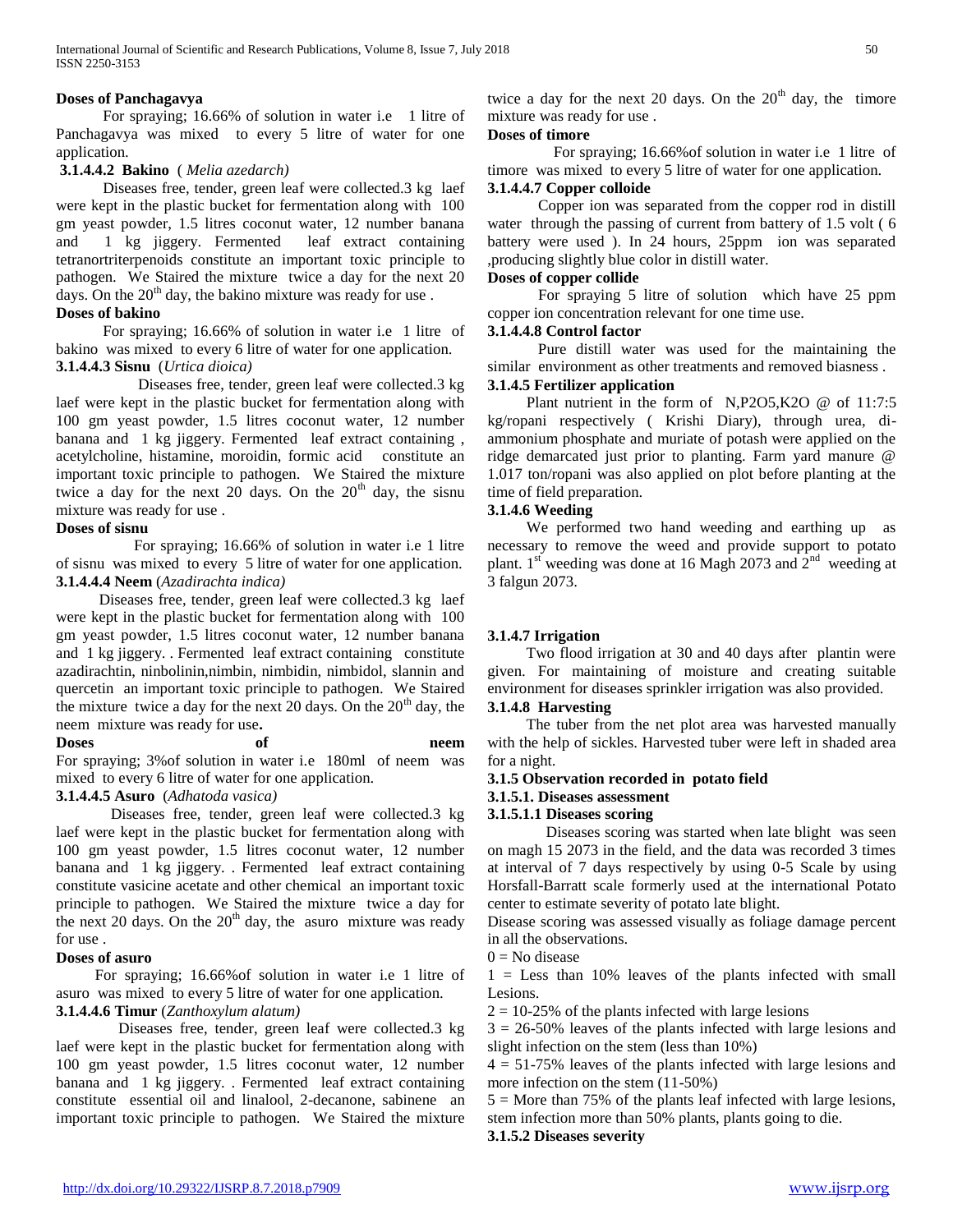Ten plants were randomly selected to record disease severity from each experimental unit. Percentage disease severity was then calculated using the following formula:

Sum of all numerical

Disease severity  $(\%) =$ x 100

No. of plants observed x

maximum rating

rating

# **3.1.5.3 Area under disease progress curve (AUDPC)**

 The area under disease progress curve is used to summarize the progress of disease severity. The area under the disease progress curve was estimated using the following formula (Campbell, 1990; Madden and Hughes, 1995). n-1

AUDPC = 
$$
\sum
$$
 (Y<sub>i+1</sub> + Y<sub>i</sub>) 0.5 (T<sub>i+1</sub> − T<sub>i</sub>)  
i=1

Where

 $Y_i$  = late blight disease severity % on the i<sup>th</sup> date

 $T_{i}$  = date on which the disease was scored

 $n =$  numbers of dates on which disease was scored

# **3.1.6 Yield attributing character of potato**

# **3.1.6.1 Hundred tuber weight**

Hundred tuber were counted from the randomly separated tuber yield of net plot and weighed with the help of portable weighing machine.

# **3.1.6.2 Economic yield**

 Tuber were collected from the randomly selected plant and weighted with the help of portable weighing machine.

# **3.1.7 Statistical analysis**

 Recorded data on above-stated parameters were tabulated treatment wise under 3 replications. The data recorded during the study were processed to fit into RSTAT software for analysis, Microsoft excel program was used for data tabulation, and Duncan's Multiple Range Test (DMRT) was carried out at 5 % level of significance. The data entry was done to develop ANOVA table. DMRT, a mean separation technique was applied to identify most effective treatment. Correlation and regression analysis were done for group comparison and to test the main and interaction effects (Gomez and Gomez, 1984).

# **3.1.8 Meteorological features**

 The meteorological mean data such as temperature (maximum, minimum) and total rainfall during cropping period (January to April 2017) were obtained from the regional meteorological station Dipayal. Summary of the major weather variables has been presented in Figure 4.



**station Dipayal.**

# III. RESULTS AND DISCUSSIONS

# **4.1 Diseases severity at different date of scoring**

 Analysis of variance (ANOVA) reveled highly significant relationship between the first diseases severity and treatments ( Appendix 3). Mean value of first scoring severity was 28.16. For the management of late blight diseases different nonchemical pesticides were used for three times. Lowest first disease severity was observed in the control factor ( 20.00) followed by timur (22.66) and Sisnu (26.66) respectively. Highest value of diseases severity was observed in Panchagavya ( 36.00) followed by Neem ( 34.66) which is higher than the mean value (table 4).

 Analysis of variance (ANOVA) reveled highly significant relationship between the second diseases severity and treatments ( Appendix 3). Mean value of second scoring severity was 22.83. Lowest second diseases severity was observed in the copper colloide  $(22.66)$  followed by Bakino ,Neem , Sisnu (25.33) and timore, panchagavya (28.00)respectively. Highest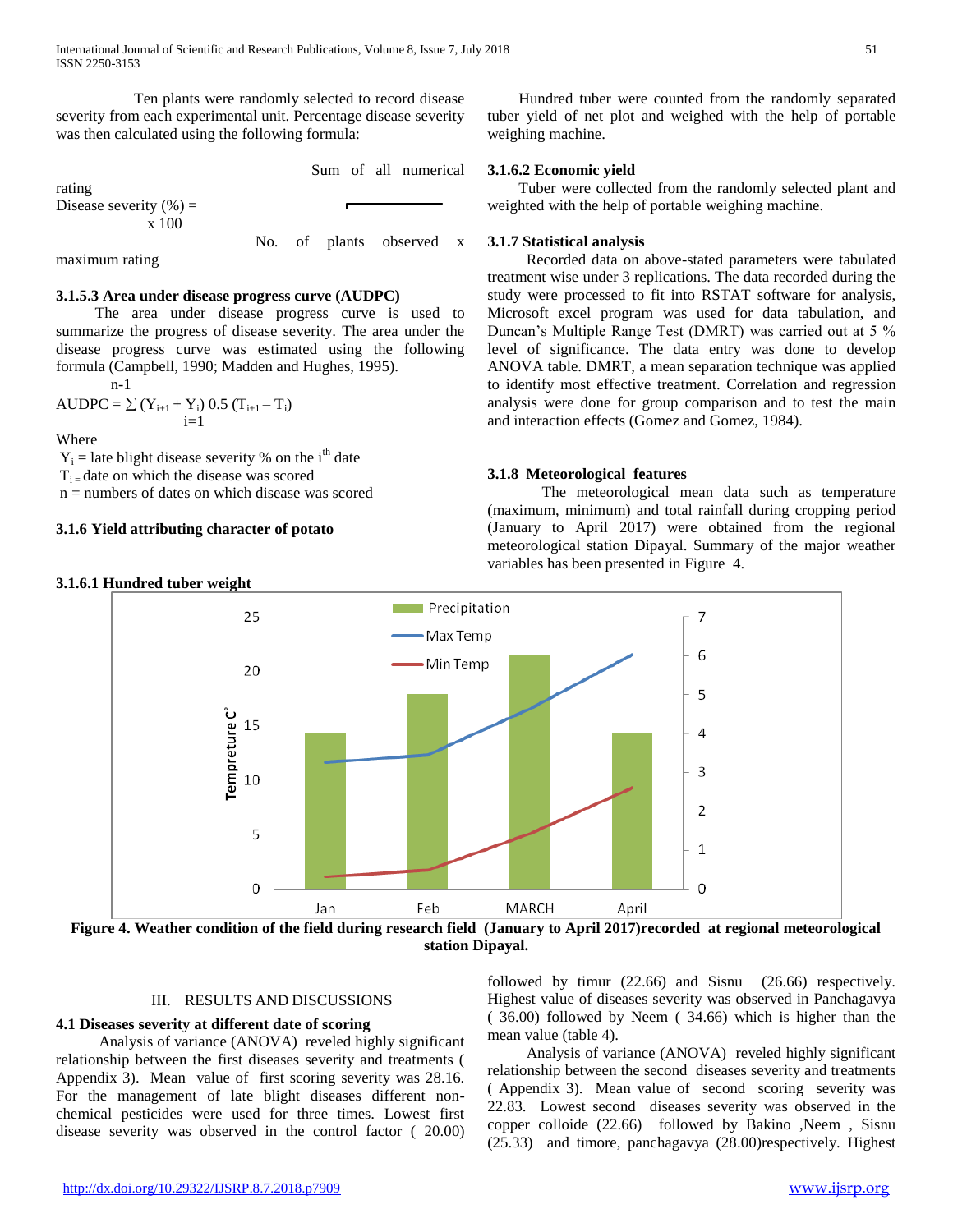value of diseases severity was observed in control factor ( 30.66) followed by Asuro ( 29.33) which is higher than the mean value (table 4).

 Analysis of variance (ANOVA) reveled highly significant relationship between the third diseases severity and treatments ( Appendix 3). Mean value of third scoring severity was 19.66. Lowest third diseases severity was observed in the panchagavya (6.66) followed by copper collide (10.66) and neem (14.66)respectively. Highest value of diseases severity was observed in control factor ( 44.00) followed by Asuro ( 25.33) which is higher than the mean value (table 4).

 Management of late blight of potato is greatly related with the application of non-chemical pesticides. Among several factor for management of late blight, use of Panchagavya, neem, bakino, asuro, timore, sisnu and copper collide has been found effective to a great extent (Lawless, 1995) . Diseases severity decreases with the increase in the dose of copper collide and Panchagavya and increases diseases severity with the increase in the dose of asuro and control factor Table 4 Diseases severity at different date of scoring at GAASC, Baitadi 2017

|                | Disease severity |        |            |  |
|----------------|------------------|--------|------------|--|
| Treatments     | 35DAS            | 42DAS  | 49DAS      |  |
| Asuro          | $28.00$ ab       | 29.33a | 25.33 b    |  |
| Bakaino        | 29.33 ab         | 25.33a | $20.33$ bc |  |
| Control        | 20.00 b          | 30.66a | 44.00 a    |  |
| Copper collide | $28.00$ ab       | 22.66a | $10.66$ de |  |
| Neem           | 34.66 a          | 25.33a | 14.66 cd   |  |
| Panchakabya    | 36.00 a          | 28.00a | 6.66 e     |  |
| Sisnu          | 26.66 ab         | 25.33a | 17.33 cd   |  |
| Timore         | 22.66 b          | 28.00a | 18.66 bc   |  |
| Mean           | 28.16            | 22.83  | 19.66      |  |
| <b>CV</b>      | 21.49            | 19.07  | 22.68      |  |
| Sem            | 3.49             | 2.95   | 2.57       |  |
| <b>LSD</b>     | 10.60            | 8.96   | 7.81       |  |

 DAS: Days after sowing,CV: Coefficient of variation, LSD: Least significant difference, SEm: Standard error of mean. Treatment means are separated by Duncan's Multiple range Test (DMRT) and the columns represented by the same letter (s) are not significantly different among each other at 5%.

# **4.2 Effect of different treatment on AUDPC**

 Analysis of variance (ANOVA) revealed highly significant relationship between first date AUDPC and treatments (Appendix 4) . Mean first AUDPC was 96.25. For the management of late blight of potato we applied different non – chemical pesticides . Lowest first AUDPC was observed in timore, copper colloide and control factor (88.66) followed by Sisnu (91.00) and bakino (95.66) ,and asuro with the value of (100.33) , followed by neem (105), and Panchagavya ( 112) which is higher than the mean value ( table 5).

 Analysis of variance (ANOVA) revealed highly significant relationship between second date AUDPC and treatments (Appendix 4) . Mean second AUDPC was 162.75 . For the management of late blight of potato we applied different non –chemical pesticides . Lowest sedcond AUDPC was observed in copper colloide (116.67) followed by Panchagavya (121.33) and sisnu (149.33) ,and timore with the value of (163.33) , followed by asuro (191.33), and control factor ( 261.33) which is higher than the mean value ( table 5).

 Analysis of variance (ANOVA) revealed highly significant relationship between total AUDPC and treatments (Appendix 4) . Mean of total AUDPC was 259 . For the management of late blight of potato we applied different non – chemical pesticides . Lowest total AUDPC was observed in neem (205.33) followed by Panchagavya (233.33) and sisnu (140.33) ,and asuro with the value of (291.66) and control factor (350.00) which is higher than the mean value ( table 5).

 Higher the application of asuro (291.66) resulted to higher diseases pressure which shows the ineffectiveness of asuro in management of diseases (Chopra, R. N., S. L. Nayr, and I. C. Chopra., 1995). Higher diseases was seen during third times application of asuro. Lower diseases severity noticed in higher use of copper colloide (205.33) which reported that severity of late blight decreases with increasing use of copper colloide. The findings also agreed with the results of project IR-4 which shows the higher use of copper colloide resulted in decreases attack of late blight decreased in total AUDPC ( The Ohio State University 2016).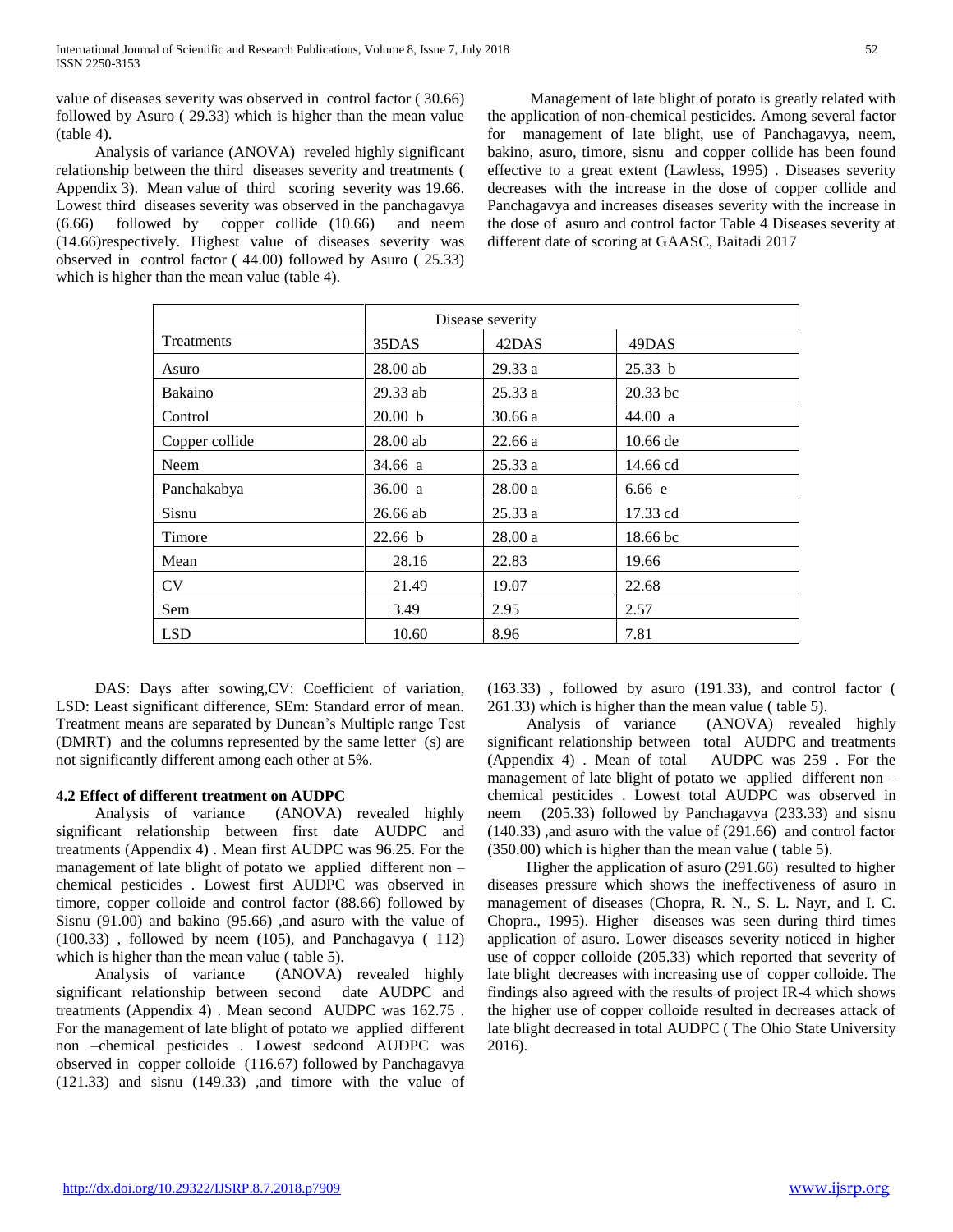| Treatments      | <b>AUDPCI</b> | <b>AUDPCII</b> | <b>Total AUDPC</b> |
|-----------------|---------------|----------------|--------------------|
| Asuro           | 100.33a       | 191.33 b       | 291.66 ab          |
| Bakino          | 95.66 a       | 158.66 bcd     | 254.33 bc          |
| Control         | 88.66 a       | $261.33$ a     | 350.00 a           |
| Copper colloide | 88.66 a       | 116.66 e       | 205.33 c           |
| Neem            | 105a          | 140.00 cde     | 245.00 bc          |
| Panchakabya     | 112a          | 121.33 de      | 233.33 bc          |
| Sisnu           | 91 a          | 149.33 cde     | 240.33 bc          |
| Timore          | 88.66 a       | 163.33 bc      | 252.00 bc          |
| Mean            | 96.25         | 162.75         | 259                |
| <b>CV</b>       | 18.47         | 14.47          | 14.98              |
| $Sem(\pm)$      | 10.26         | 13.60          | 22.40              |
| <b>LSD</b>      | 31.13         | 41.26          | 67.96              |

**Table 5. 1st AUDPC, 2nd AUDPC and total AUDPC of different treatments at GAASC, Baitadi 2017.**

DAS: Days after sowing,CV: Coefficient of variation, LSD: Least significant difference, SEm: Standard error of mean. Treatment means are separated by Duncan's Multiple range Test (DMRT) and the columns represented by the same letter (s) are not significantly different among each other at 5%.

### **4.3 Effect of different treatments on test weight and economical yield**

Analysis of variance (ANOVA) revealed highly significance relationship between test weight (kg) and treatments (Appendix 5). Mean value of test weight was 2.87. For the management of late blight of potato we applied different non – chemical pesticides . Lowest test weight was observed in no application of non- chemical pesticides (1.41) followed by asuro (2.38) and timore(2.66) resp[ectively. Higher value of test weight was observed in Sisnu (2.88), bakino (3.01), neem ( 3.28), copper colloide (3.46) and Panchagavya (3.86) which is higher than the mean value (table6). This results coincided with (Agricultural University, Udhagamandalan-643 001), which reported that test weight of potato tuber increased with the increase of use of panchagavya that provides all the macro and micro nutrient, other growth promoting factors .

 Analysis of variance (ANOVA) revealed highly significance relationship between economical yeild (ton/ha) and treatments (Appendix 5). Mean value of economical yield was 10.88. For the management of late blight of potato we applied different non –chemical pesticides . Lowest value of economical yeild was observed in no application of non- chemical pesticides  $(6.00)$  followed by asuro  $(9.13)$  and timore $(10.15)$  resp[ectively. Higher value of economical yield was observed in Sisnu (11.03), bakino  $(11.42)$ , neem  $(12.26)$ , copper colloide  $(12.78)$  and Panchagavya (14.23) which is higher than the mean value (table6). This results coincided with (Selvaraj, N., B. Anitha, B. Anusha and M. Guru Saraswathi. 2007) which reported that per unit production of potato was increased with the use of panchagavya because panchagavya acts as ramban (growth factor, diseases management , diseases tolerance power etc) without any side effect.

| Table 6. Test weight and economical yield of different treatments at GAASC, Baitadi, 2017. |  |  |
|--------------------------------------------------------------------------------------------|--|--|
|                                                                                            |  |  |

| Treatments      | Test weight $(kg)$ | Economical yield(t/ha) |  |
|-----------------|--------------------|------------------------|--|
| Panchakabya     | 3.86 a             | $14.23 \text{ a}$      |  |
| Copper colloide | $3.46$ ab          | 12.78 ab               |  |
| Neem            | $3.28$ bc          | 12.26 b                |  |
| Bakaino         | 3.01 bcd           | 11.42 bc               |  |
| Sisnu           | 2.88 cde           | $11.03$ bcd            |  |
| Timore          | 2.66 de            | $10.18$ cd             |  |
| Asuro           | 2.38 e             | $9.13 \text{ d}$       |  |
| Control         | $1.41 \text{ f}$   | 6.00 e                 |  |
| Mean            | 2.87               | 10.88                  |  |
| <b>CV</b>       | 10.60              | 10.26                  |  |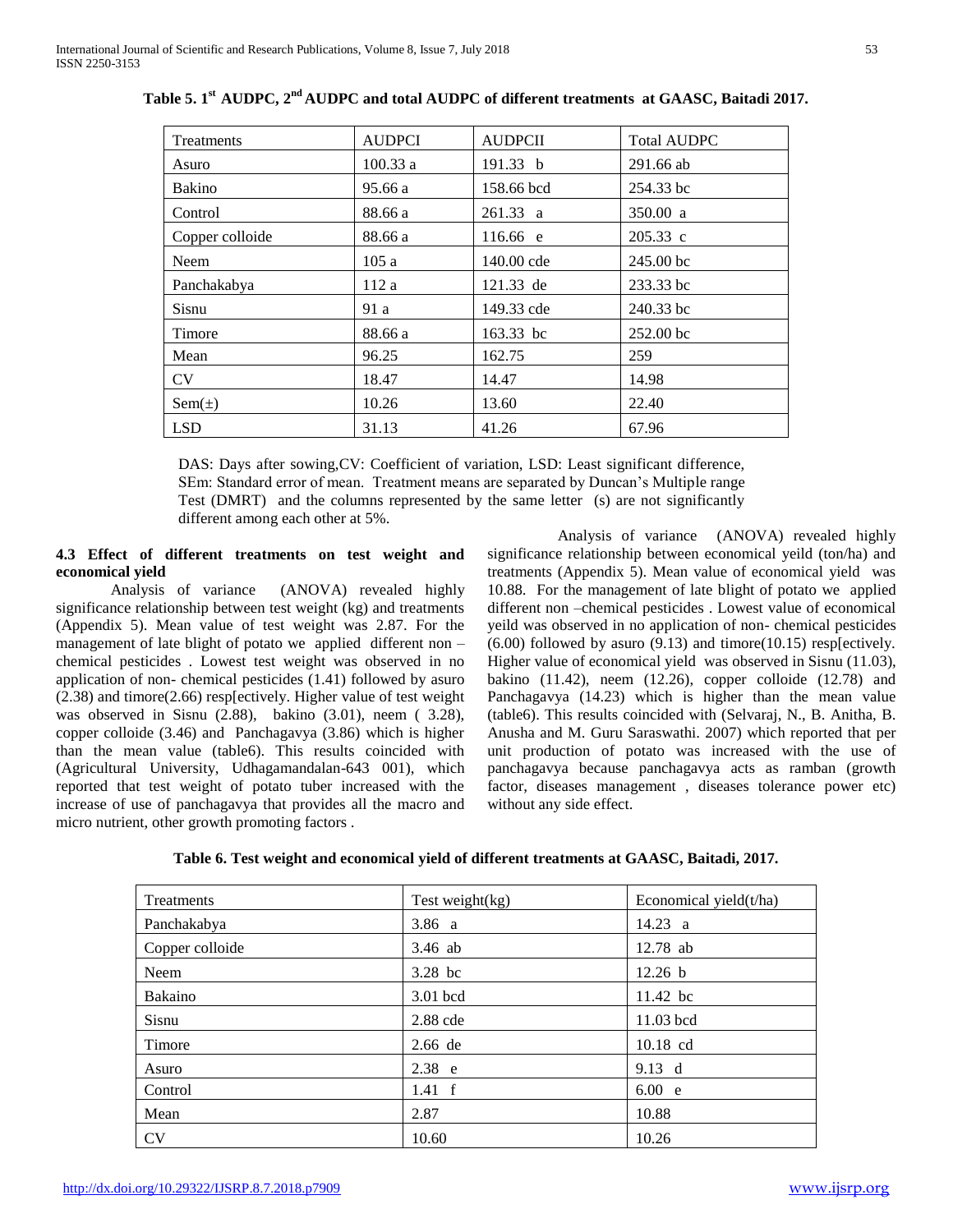| $\sim$<br>$Sem(\pm)$ | $\overline{a}$<br>$\mathbf{U} \cdot \mathbf{I}$ | 0.64 |
|----------------------|-------------------------------------------------|------|
| $C\Gamma$            | $\sim$                                          | Q5   |
| <b>LOD</b>           | <u>v.JJ</u>                                     |      |

DAS: Days after sowing,CV: Coefficient of variation, LSD: Least significant difference, SEm: Standard error of mean. Treatment means are separated by Duncan's Multiple range Test (DMRT) and the columns represented by the same letter (s) are not significantly different among each other at 5%.

### **4.4 Regression study**

was highly significant negative correlation between mean AUDPC and test weight. Contribution of mean AUDPC for reduction in test weight was 65% ( Figure 5).

The correlation between test weight (dependent variable) with mean AUDPC (independent variable) was studied. There

### **Table 5. Correlation between disease severity, mean AUDPC, Economic yield (t/ha) and 100 tuber weight.**

|                 | DS10-22 | DS10-29 | DS11-07 | <b>MeanAUDPC</b>     | EYt/ha                | <b>TKW</b>           |
|-----------------|---------|---------|---------|----------------------|-----------------------|----------------------|
| DS10-22         |         | .213    | $-.476$ | $-.027$              | .429                  | $.430*$              |
| DS10-29         |         |         | .323    | $.783$ <sup>**</sup> | $-373$                | $-.408$ <sup>*</sup> |
| <b>IDS11-07</b> |         |         |         | $.814$ **            | $-.934$ "             | $-.929$ **           |
| MeanAUDPC       |         |         |         |                      | $-.799$ <sup>**</sup> | $-.812$ **           |
| $EY /$ tha      |         |         |         |                      |                       | $.995$ **            |
| <b>TKW</b>      |         |         |         |                      |                       |                      |



**Figure 5. Correlation between mean AUDPC and test weight.**

 The correlation between economical yield (dependent variable ) with mean AUDPC (independent variable) was studied. There was highly significant negative correlation between mean AUDPC and economical yield. Contribution of mean AUDPC for reduction in economical yield was 63% ( Figure 6).